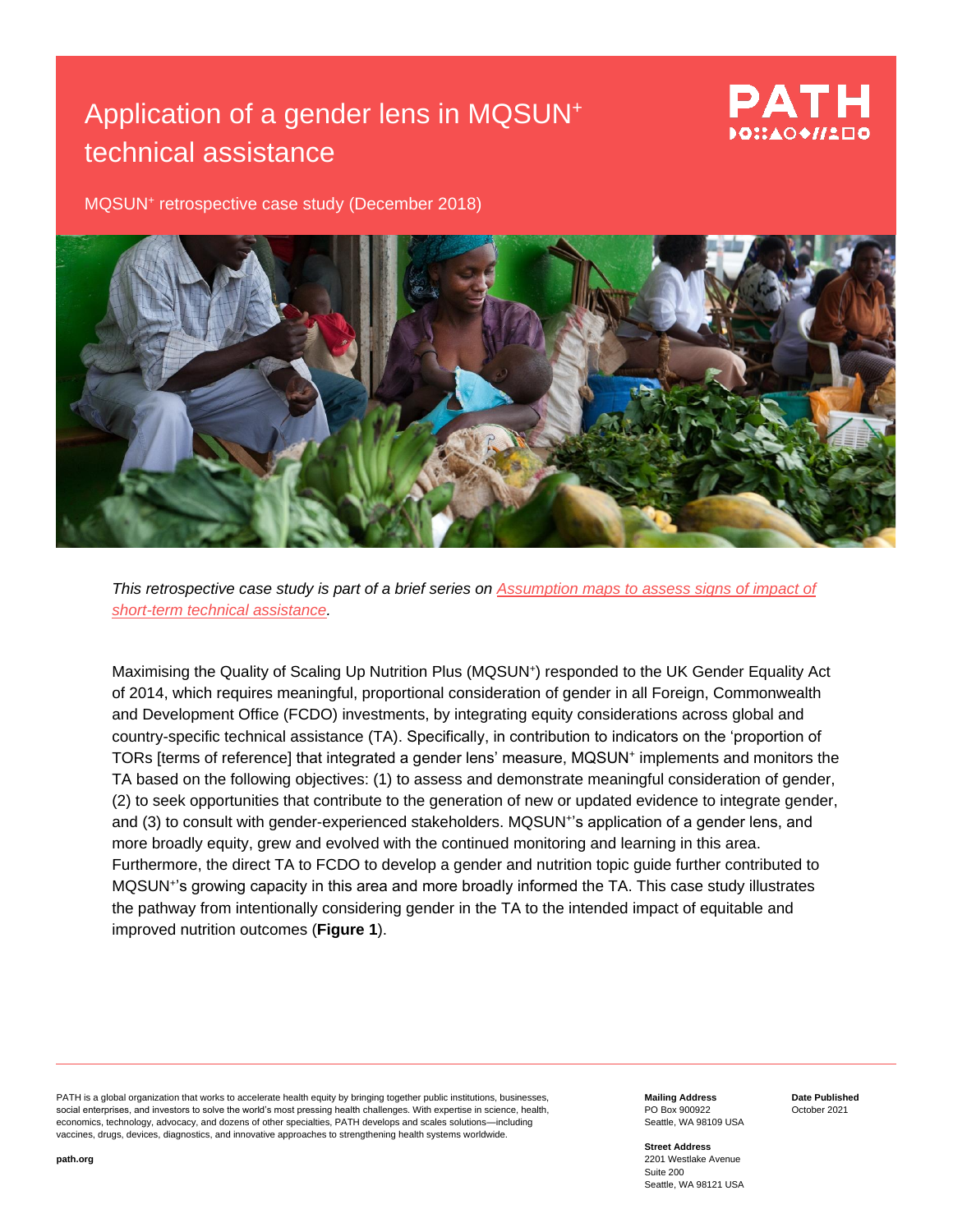**Figure 1. Trajectory of change from gender considerations to nutrition impact.**



*Abbreviations: FCDO, UK Foreign, Commonwealth and Development Office; G&QA, governance and quality assurance; MQSUN<sup>+</sup> , Maximising the Quality of Scaling Up Nutrition Plus; STTA, short-term technical assistance; TA, technical assistance.*

## **Assumption pathway to impact**

During the planning phase, in the expression of interest (EOI), MQSUN<sup>+</sup> specified ways that gender could be intentionally considered in the activities and outcomes of that TA. During the launch call, the core team prompted discussion of and monitored gender considerations throughout implementation, and instances of gender integration (gathered from periodic calls, monthly updates, and exit interviews) were documented. Opportunities to integrate gender informed future TA planning.

### Considering and documenting opportunities to integrate gender in nutrition-related TA

If gender considerations are prompted during TA design and implementation, then the activities and outputs better integrate a gender lens.

This can happen through various channels, such as (1) assessing and sharing evidence around gender in nutrition within the specific country/TA context, (2) prompting dialogue with key stakeholders to encourage gender considerations and support increased awareness of how this relates to the context, and (3) bringing diverse stakeholders, including gender-experienced stakeholders, to the table and encouraging them to use their voice to raise awareness and advocate for improved action. Through these and other channels, short-term TA has the potential to influence how inequities are addressed in nutrition programs, plans, and policies. Additionally, the openness of MQSUN<sup>+</sup> to continued monitoring and learning supported capacity strengthening to improve and adapt gender-integration efforts in ongoing and new TA. **Table 1** illustrates some of the key roadblocks encountered and example signs of impact.

**Table 1. Roadblocks and signs of impact while considering gender in nutrition-related TA, as well as in developing gender-aware, evidence-based guidance for FCDO.**

**Assumption assessment and trajectory of change**

**Considering gender in nutritionrelated TA Roadblock:** Nutritionists and TA providers do not always have expertise in addressing gender. **Overcoming the roadblock:** MQSUN<sup>+</sup> continued to learn and adapt approaches to gender consideration. In weekly SUN calls, the team problem-solved to promote capacity-building and cross-TA learning (for example, the benefit of ensuring stakeholders, including ministries representing women, participate in consultations). As part of the cross-learning on TA to FCDO, teams participated in a call to discuss how to document, monitor, and assess gender equity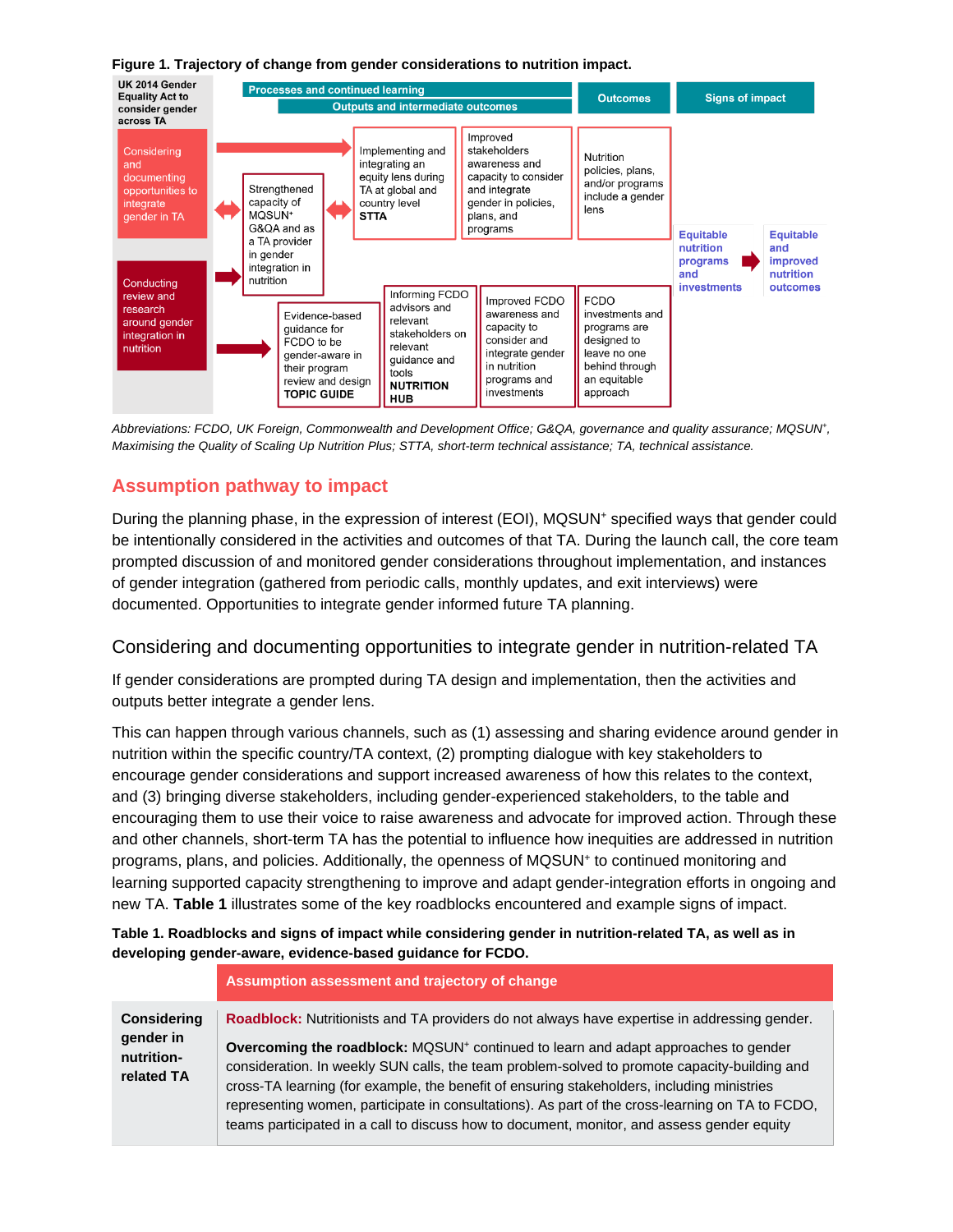#### **Assumption assessment and trajectory of change**

gains. Team leads were continuously prompted to document gender integration; the monthly update format included specific directions, such as 'instance in which your team or relevant stakeholders participated in or created an opportunity for discussion around gender or equity'.

#### **Signs of impact:**

- Nutritionists and other TA providers report improved capacity and awareness in this area.
- All TA instances include at least one example of integrating gender in monthly updates or exit surveys.

**Roadblock:** Multisectoral planning for nutrition itself is not always widely understood among stakeholders, so including a gender dimension can be challenging.

**Overcoming the roadblock:** It is necessary to make equity a fundamental component within nutrition, as nutrition is unlikely to improve without considering gender and, more broadly, equity.

#### **Signs of impact:**

- In Somalia's multisectoral nutrition plan, gender equality was included as its own strategic objective, which led to specific discussions around the relevant topics, encouraging women's active participation and inclusion of other perspectives.
- During an advocacy strategy workshop in Guinea, the team prompted discussions around men's involvement in child nutrition (e.g., supporting exclusive breastfeeding).

**Roadblock:** Gender norms and roles are deeply embedded in culture and challenging to address through short-term TA provided by small teams (i.e., they may not include gender expertise).

**Overcoming the roadblock:** While MQSUN<sup>+</sup> did not expect to change gender norms during the course of TA, the approach taken helped start dialogues around the implications of considering equitable approaches in nutrition programs, policies, and plans for improved outcomes.

#### **Signs of impact:**

- During the Somalia TA, as the team facilitated a CRF validation workshop, the group had the opportunity to raise awareness around the impacts of child marriage on women's education and early pregnancies on nutrition. Among potential activities discussed were community gender-sensitization interventions and male involvement in family health.
- The TA team supporting AECF included a recommendation around keeping genderinfluenced factors in mind to improve the likelihood of achieving positive impacts for women (e.g., improved decision-making power on production, marketing, and income generation) and averting unintended negative consequences, such as added burdens (e.g., time, labor).

**Evidencebased guidance for gender in nutrition**

**Overcoming the roadblock:** Rigorous documentation to ensure limitations in findings are clear (e.g., only one scientific database used and, therefore, subject to publication bias) and adopt a

collaborative approach to quality assurance to ensure personal bias does not influence results.

**Roadblock:** Findings are largely qualitative and context-specific, making it difficult to generalize.

**Signs of impact:** The review of the draft [gender guidance](https://mqsunplus.path.org/resources/gender-guidance-for-nutrition-related-programmes/) for FCDO led to in-depth thinking on how best to support FCDO to improve gender sensitivity of its nutrition programming and outline the areas of interest—i.e., gender considerations across the life course—by sector and evidence.

*Abbreviations: AECF, Africa Enterprise Challenge Fund; CRF, common results framework; MQSUN<sup>+</sup> , Maximising the Quality of Scaling Up Nutrition Plus; SUN, Scaling Up Nutrition; TA, technical assistance.*

If the influence of gender roles and dynamics on nutrition and the tools/metrics to capture these are reviewed, then there is potential to inform FCDO advisors and similar actors to design equitable programs and review programs with equity in mind. If TA jump-starts the process of implementing and integrating a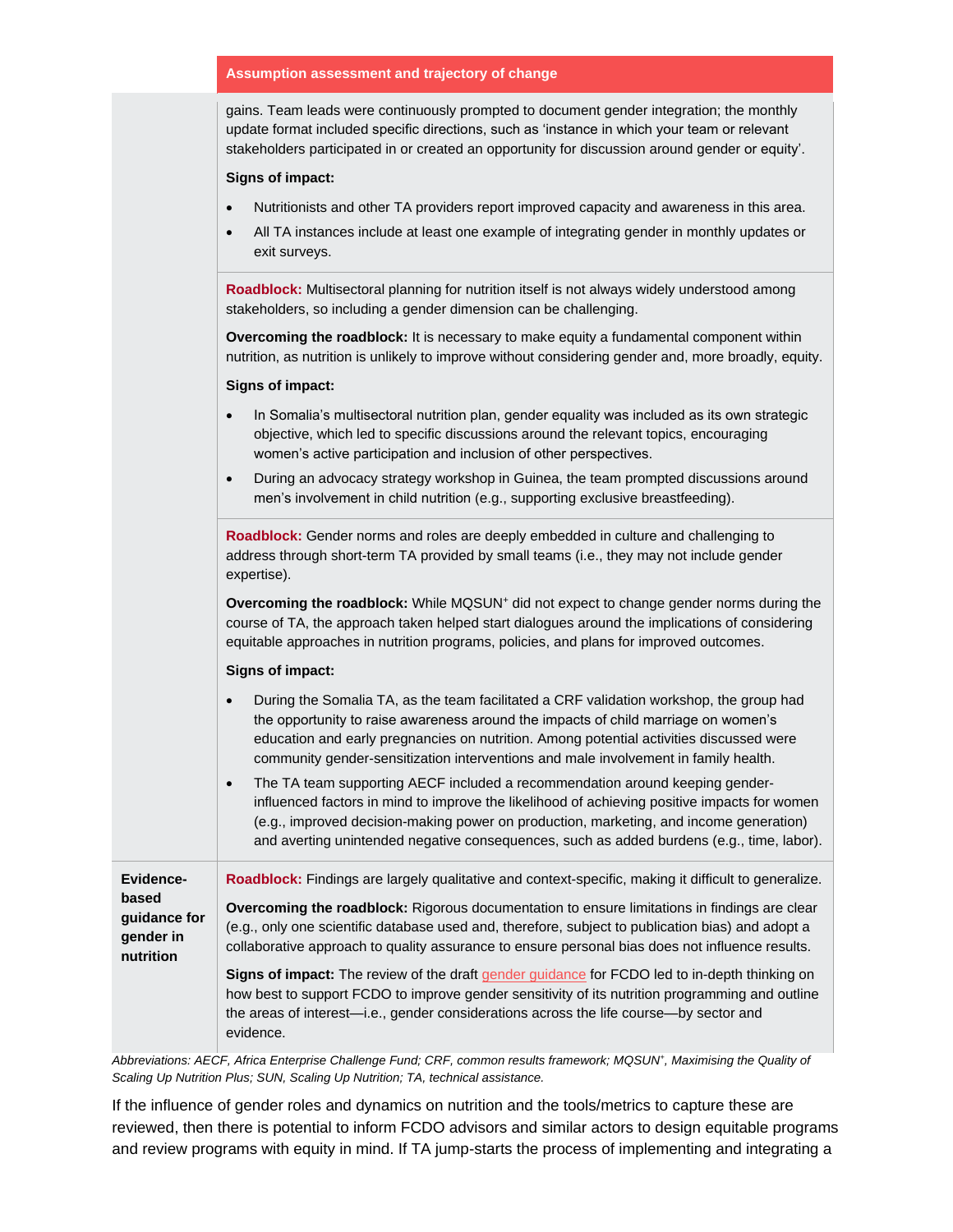gender lens in discussions around nutrition and in nutrition programs, plans, and policies, then there is an opportunity for these to be equitable, which in turn can lead to equitable and improved nutrition outcomes. FCDO advisors from livelihood, health, and humanitarian sectors can create equitable nutrition programs and ensure equitable investments by considering the potential and document influences of gender norms and dynamics in nutrition. See **Figure 2** for the assumption map.

| <b>Key activity</b>                                                                           | <b>Assumptions</b>                                                                                                                                                                                                                                                                                          | Output                                                                                                                                   | <b>Assumptions</b>                                                                                                                                                                                                                                                                                                                                                                                                             | Outcome                                                                                                                                  | <b>Assumptions</b>                                                                                                                                                                                           | Sign of<br>impact                                                                                                                       |
|-----------------------------------------------------------------------------------------------|-------------------------------------------------------------------------------------------------------------------------------------------------------------------------------------------------------------------------------------------------------------------------------------------------------------|------------------------------------------------------------------------------------------------------------------------------------------|--------------------------------------------------------------------------------------------------------------------------------------------------------------------------------------------------------------------------------------------------------------------------------------------------------------------------------------------------------------------------------------------------------------------------------|------------------------------------------------------------------------------------------------------------------------------------------|--------------------------------------------------------------------------------------------------------------------------------------------------------------------------------------------------------------|-----------------------------------------------------------------------------------------------------------------------------------------|
| Consideration<br>and<br>documentation<br>lof<br>opportunities<br>to integrate<br>gender in TA | <b>IF TA providers and</b><br>collaborators have<br>the appropriate<br>knowledge and<br>capacity to<br>integrate and<br>prompt gender<br>consideration<br>throughout the TA<br>design and<br>implementation,<br><b>THEN</b>                                                                                 | Implementation<br>and integration<br>of an equity<br>lens during TA<br>at global and<br>country levels<br><b>SHORT-TERM</b><br><b>TA</b> | <b>IF</b> discussions<br>around equity and<br>gender increase<br>among relevant<br>stakeholders and<br>those with the<br>power to change<br>the approaches to<br>nutrition, THEN                                                                                                                                                                                                                                               | Improved<br>stakeholder<br>awareness<br>and capacity<br>to consider<br>and integrate<br>gender in<br>policies,<br>plans, and<br>programs | $E$ the<br>stakeholders<br>translate<br>gender<br>awareness to<br>meaningful*<br>policy, plan,<br>and program<br>objectives/<br>actions, THEN<br>* contextually<br>informed,<br>practical, with<br>VfM, etc. | Nutrition<br>policies,<br>plans, and/or<br>programs<br>include an<br>evidence-<br>based and<br>contextual<br>gender lens                |
| Review and<br>research<br>integration in<br>nutrition                                         | $F$ there are<br>sufficient, good-<br>quality, up-to-date,<br>data and evidence,<br><b>THEN</b><br><b>AND/OR</b><br>around gender <b>IF</b> the reviewers<br>systematically and<br>without bias<br>detected the key<br>themes related to<br>gendered access to<br>nutrition-related<br><b>services THEN</b> | Evidence-<br>based<br>guidance for<br>FCDO to be<br>gender aware<br>in their<br>program<br>review and<br>design<br><b>TOPIC GUIDE</b>    | <b>IF FCDO advisors</b><br>have a deeper<br>understanding and<br>appreciation for<br>equity and used<br>evidence-based<br>tools to inform<br>program design,<br>monitoring, etc.,<br><b>THEN</b><br><b>AND/OR</b><br>IF the review of the<br>evidence, collated<br>tools, and guidance<br>are appropriately<br>shared and/or<br>reviewed by FCDO<br>advisors (e.g.,<br>through a nutrition<br>hub presentation)<br><b>THEN</b> | Improved<br>awareness<br>and capacity<br>to consider<br>and integrate<br>gender in<br>nutrition<br>programs<br>and<br>investments        |                                                                                                                                                                                                              | <b>FCDO</b><br>investments<br>land<br>programs<br>are<br>designed-<br>through an<br>equitable<br>approach-<br>to leave no<br>one behind |

| Figure 2. Summary of assumption map around gender integration in nutrition. |  |  |
|-----------------------------------------------------------------------------|--|--|
|                                                                             |  |  |
|                                                                             |  |  |

*Abbreviations: FCDO, UK Foreign, Commonwealth and Development Office; TA, technical assistance; VfM, value for money.*